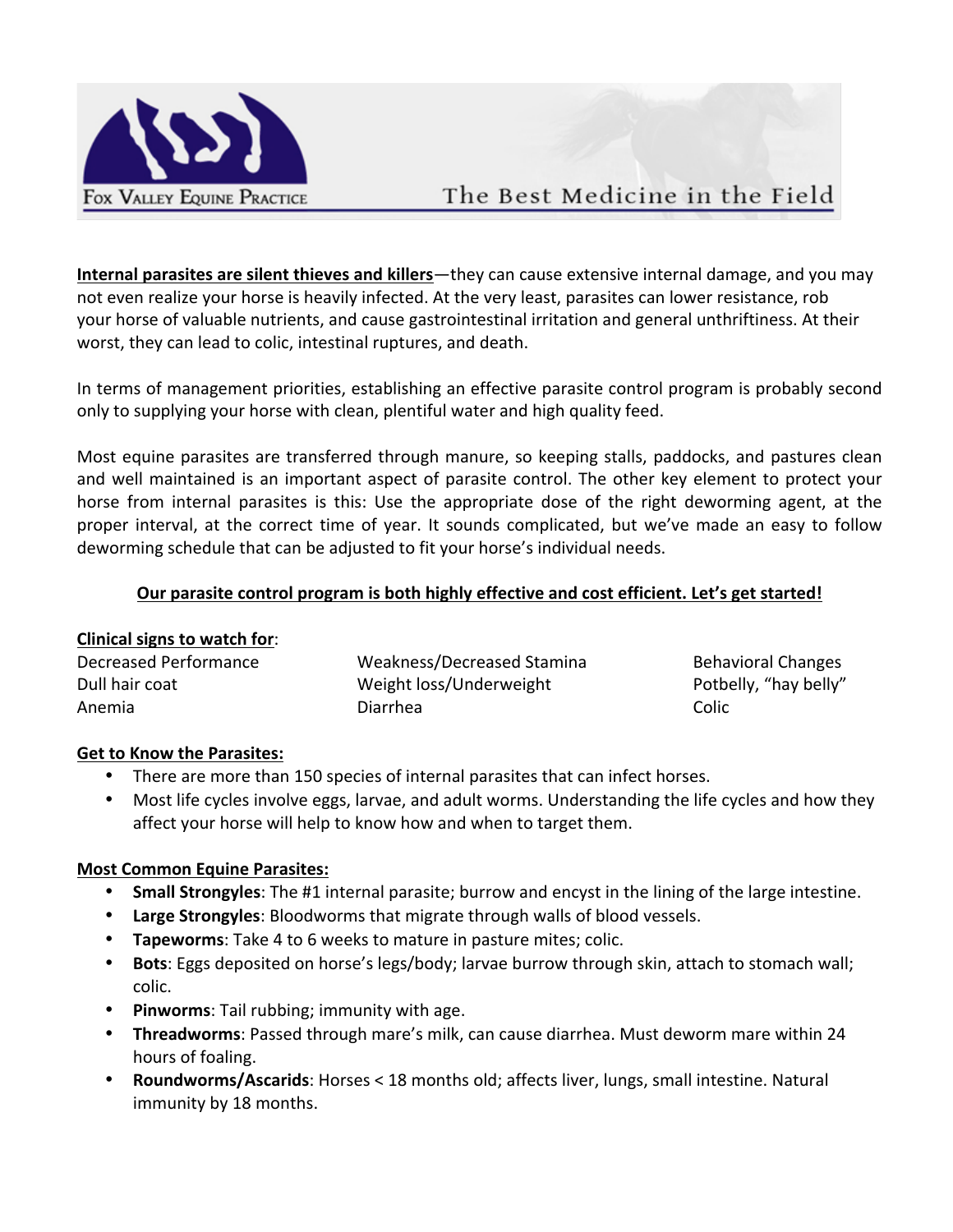| OCLIU NIIUW LIIC DEWUITIICI S. |                                       |                                  |
|--------------------------------|---------------------------------------|----------------------------------|
| <b>Chemical Class</b>          | <b>Brand Names</b>                    | <b>Parasite Targeted</b>         |
| Avermectins                    | (Most broad spectrum dewormer)        |                                  |
| Ivermectin:                    | Zimectrin, Equell, Ivercare, Rotectin | Strongyles, Pinworms, Ascarids,  |
|                                |                                       | Lungworms, Threadworms, Bots,    |
|                                |                                       | Hairworms.                       |
| Moxidectin:                    | Quest Gel                             | Same as above, plus EL4 encysted |
|                                |                                       | Small Strongyles.                |
| Praziquantel w/Avermectin      | Equimax, Zimectrin Gold, Quest Plus   | Targets all parasites above,     |
|                                |                                       | plus Tapeworms.                  |
| Benzimidazoles                 |                                       |                                  |
| Oxibendazole:                  | Anthelcide EQ                         | Large Strongyles, Pinworms,      |
|                                |                                       | Ascarids, Threadworms.           |
|                                |                                       |                                  |
| Fenbendazole:                  | Safeguard, Panacur                    | Same as above, plus Lungworms.   |
|                                |                                       |                                  |
| Fenbendazole:                  | Panacur Powerpac                      | Targets all of the above, plus   |
|                                |                                       | encysted Small Strongyles.       |
| <b>Pyrantel Salts</b>          |                                       |                                  |
| Pyrantel Pamoate:              | Strongid, Tapecare Plus, Rotectin     | Large Strongyles, Pinworms,      |
|                                |                                       | Ascarids.                        |
|                                |                                       | Tapeworms, if double dosed.      |
|                                |                                       |                                  |
| <b>Pyrantel Tartrate:</b>      | Strongid C, Continuex                 | Large Strongyles, Pinworms,      |
|                                |                                       | Ascarids (daily dewormers).      |

**Get to Know the Dewormers:**

No horse is ever completely cleared of internal parasites. Our goal is to prevent the parasites from causing damage to your horse's vital organs, blood vessels, and his/her general state of health.

We want to use deworming products only when needed, so how will you know when it's time to deworm your horse again? The first step is to keep a record of which deworming product you used, and the date it was administered. Next, find out what the Egg Reappearance Period (ERP) is for the chemical class/deworming product you used. (The ERP is the waiting period after your horse was dewormed, and when new parasites are likely to be in your horse's body again.)

#### **Egg Reappearance Periods (ERP)**

| $10 - 12$ weeks. |
|------------------|
| $6 - 8$ weeks.   |
| $4 - 5$ weeks.   |
| $4 - 5$ weeks.   |
|                  |

\*Moxidectin (Quest Gel) is not to be used on equines less than 6 months old, small ponies, or minis.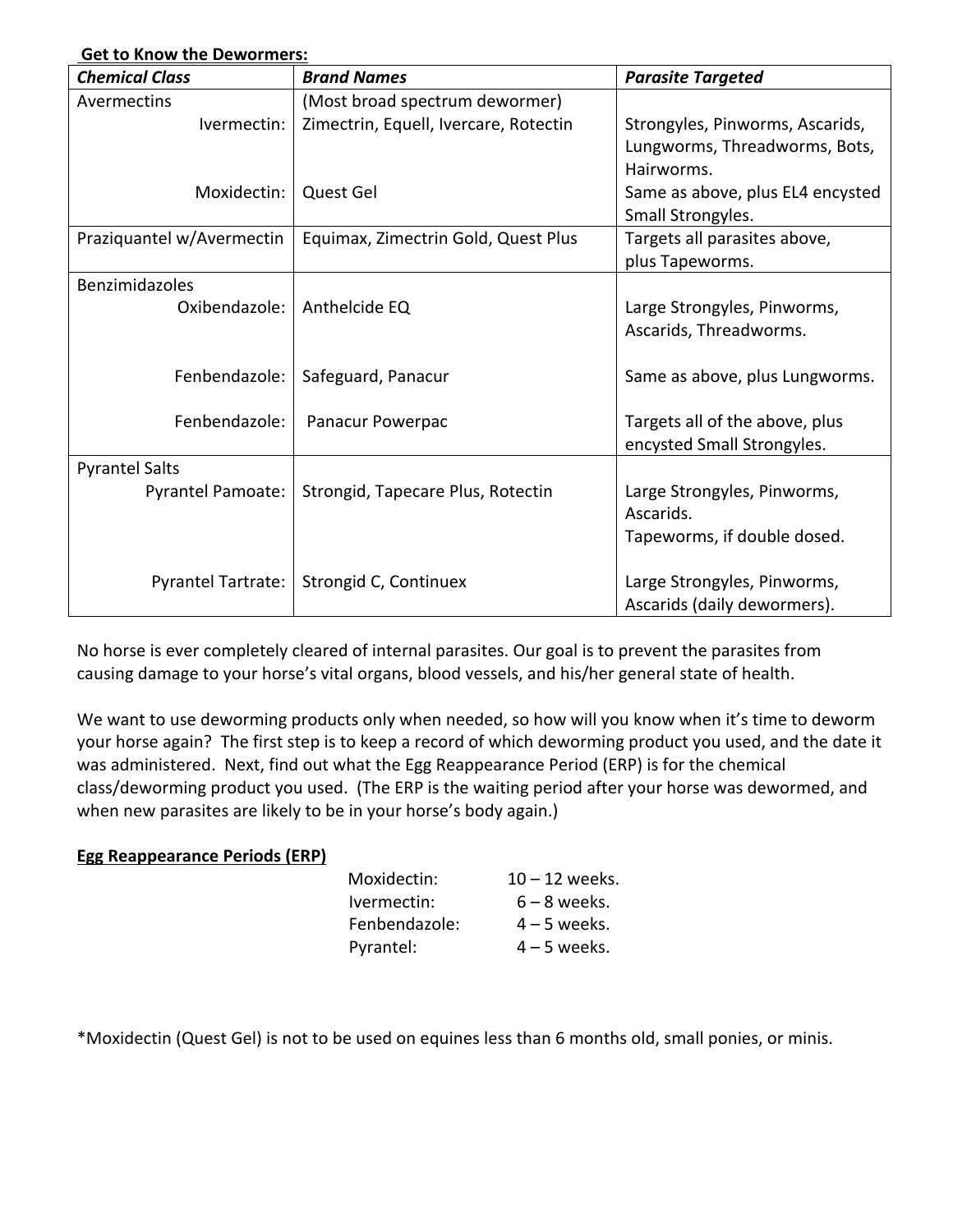## **FECAL EGG COUNT (FEC):**

The next step is the Fecal Egg Count (FEC). We take a small amount of fresh manure, mix it with a special saline solution, and then examine it under a microscope at 10X magnification. We count how many parasite eggs are present per gram of manure.

- One of the most useful tools in parasite control.
- Expressed in eggs per gram of manure.
- Two fresh fecal balls are collected after the Egg Reappearance Period (ERP).
- Fecal Egg Counts are done  $0 1$  time annually.

#### **WHEN TO DEWORM?**

That depends—how many parasites eggs were found in the Fecal Egg Count?

- **LOW SHEDDER = Less than 200 Eggs Per Gram**
- **MEDIUM SHEDDER = Between 200 to 500 Eggs Per Gram**
- **HIGH SHEDDER = More than 500 Eggs Per Gram**

|       | <b>LOW SHEDDER SCHEDULE:</b>                              |
|-------|-----------------------------------------------------------|
| April | Moxidectin*                                               |
|       | November   Moxidectin <sup>*</sup> with Praziquantel (or) |
|       | Ivermectin with Praziquantel                              |

|                 | <b>MEDIUM SHEDDER SCHEDULE:</b>    |
|-----------------|------------------------------------|
| <b>April</b>    | Moxidectin*                        |
| July            | <i><u><b>Ivermectin</b></u></i>    |
| September       | Pyrantel                           |
| <b>November</b> | Moxidectin* with Praziquantel (or) |
|                 | Ivermectin with Praziquantel       |

|                 | <b>HIGH SHEDDER SCHEDULE:</b>      |
|-----------------|------------------------------------|
| <b>February</b> | Ivermectin                         |
| <b>April</b>    | Moxidectin*                        |
| June            | Ivermectin                         |
| <b>August</b>   | Fenbendazole                       |
| September       | Pyrantel                           |
| <b>November</b> | Moxidectin* with Praziquantel (or) |
|                 | Ivermectin with Praziquantel       |

\*Moxidectin is **NOT** to be used on equines less than 6 months old, small ponies or mini's.